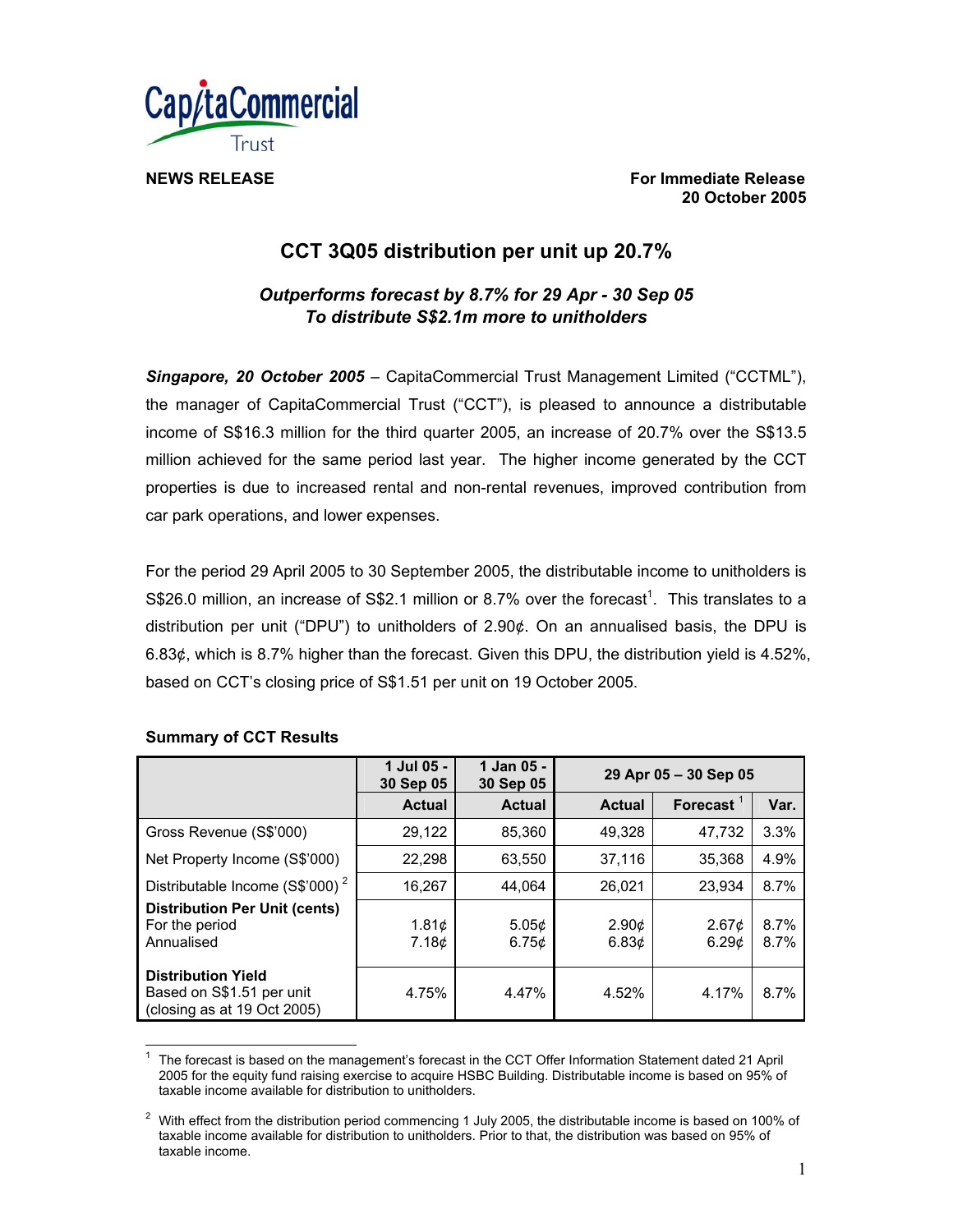Mr Martin Tan, CEO of CCTML said, "We are pleased to deliver yet another set of strong results with increased returns to unitholders. As the premier office trust, we are well positioned to ride on Singapore's growth and uptrend in the office market. CCT's properties consistently enjoy above market occupancies and rentals. With management expertise and a quality property portfolio, we will continue to reinforce CCT's present position as the market leader. Looking ahead, we are confident of achieving higher distribution per unit than forecast for the year."

# **Positive Office Market Outlook**

Advanced estimates by MTI reported a growth in gross domestic product ("GDP") of 6% in the third quarter of 2005, compared to the same period last year, bringing the average yearto-date GDP growth to 4.7%. Singapore's strong economic performance and recovering job market will improve demand for office space. According to property consultants, prime office space witnessed rents rising to S\$5.20 per square foot per month in the third quarter of 2005, translating to a year-to-date increase of over 11%. CCT has also seen increasing demand for space in its office properties.

### **Inclusion In Benchmark Indices**

In September 2005, CCT was included in the FTSE / ASEAN Index, a new index launched to benchmark the performance of ASEAN companies. The index comprises 180 securities/companies from five ASEAN countries, namely, Singapore, Malaysia, Indonesia, The Philippines and Thailand. This is the first global index to recognise the ASEAN equity markets as a regional grouping.

Currently, CCT is listed on the EPRA/NAREIT Global Real Estate Index, the Global Property Research's GPR General Index, the GPR 250 Property Securities Index and the GPR 250 REIT sub-index. These investment indices are widely used by fund managers and investors of real estate equities as performance benchmarks in the selection of investments.

More recently in October 2005, CCT was ranked 21<sup>st</sup> out of 640 companies surveyed by the Business Times in its Corporate Transparency Index for good corporate transparency and disclosure.

#### **About CapitaCommercial Trust** (www.capitacommercial.com)

CCT is Singapore's first commercial property REIT with a market capitalisation of S\$1.4 billion. Its aim is to own and invest in real estate and real estate-related assets which are income producing and used, or predominantly used, for commercial purposes. CCT currently owns a S\$2.1 billion portfolio of eight prime properties in the Central Business District of